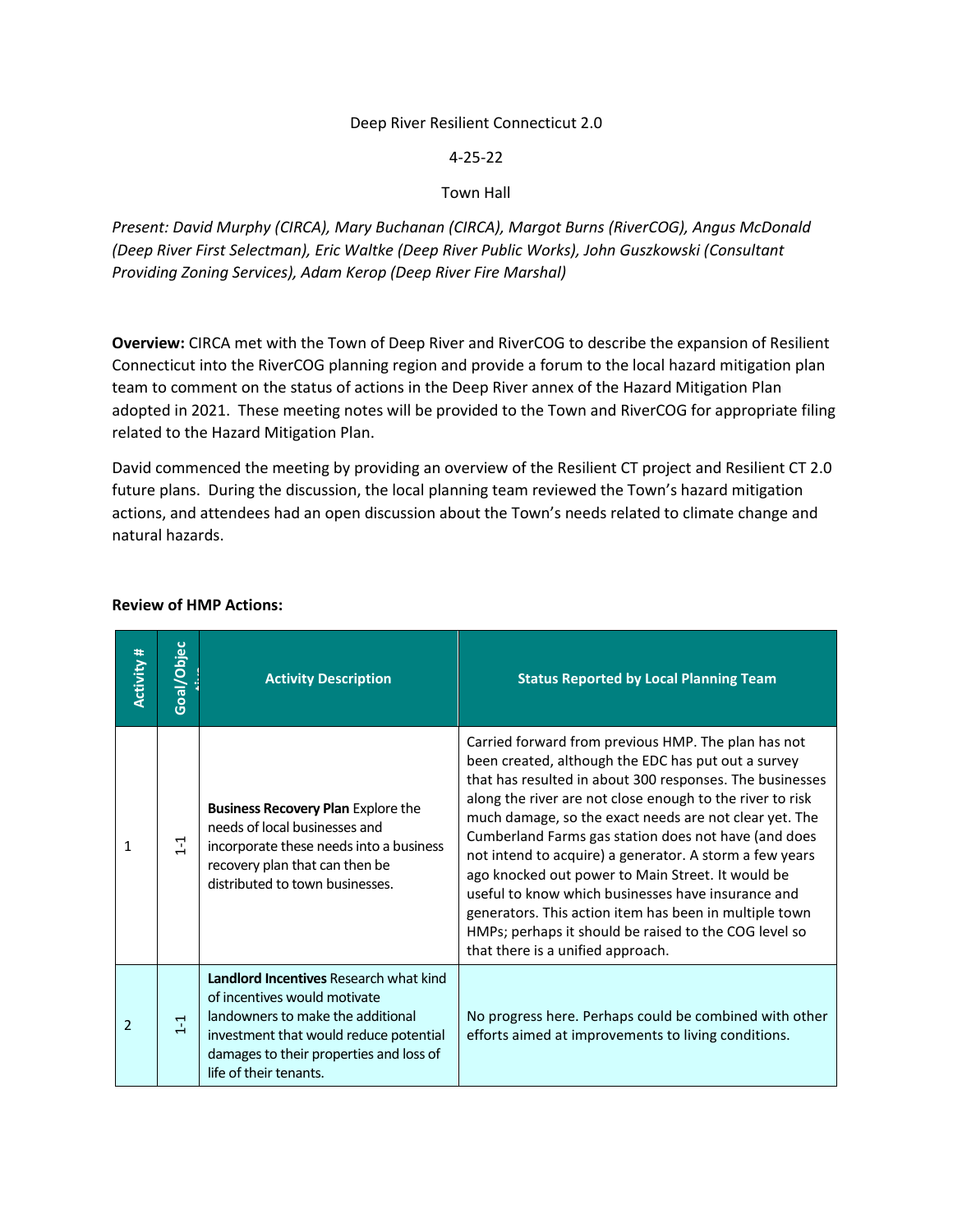| Activity # | <b>Goal/Objec</b> | <b>Activity Description</b>                                                                                                                                                                                                                                                                                          | <b>Status Reported by Local Planning Team</b>                                                                                                                                                                                                                                                                                                       |
|------------|-------------------|----------------------------------------------------------------------------------------------------------------------------------------------------------------------------------------------------------------------------------------------------------------------------------------------------------------------|-----------------------------------------------------------------------------------------------------------------------------------------------------------------------------------------------------------------------------------------------------------------------------------------------------------------------------------------------------|
| 3          | $3-1$             | Local Social Resources In order to<br>assist vulnerable populations during<br>an event, these populations and<br>their location need to be identified.<br>Seek grants and identify a<br>methodology to locate and track<br>locations of these populations (i.e.<br>elderly, disabled, non-English<br>speaking, etc.) | Deep River's population has a high median age; it would<br>be useful for emergency services to know which<br>residences are home to vulnerable people. One option<br>could be a voluntary sign-up program such as First<br>Due/Community Connect. The Fire Department can<br>demo the use of First Due/Community Connect for other<br>town offices. |
| 4          | $1 - 1$           | Possible Open Space Criteria the<br><b>Conservation Commission will</b><br>conduct a review of storm surge<br>inundation areas for future open<br>space considerations.                                                                                                                                              | See item 8 for recent open space acquisitions. The Town<br>also noted that the Land Trust could provide a list of<br>recent acquisitions and upcoming pursuits.                                                                                                                                                                                     |
| 5          | $1 -$             | <b>Emergency Supply Cache Pursue the</b><br>creation of emergency supply<br>caches that include drinking water<br>and emergency supplies such as cots<br>for sheltering.                                                                                                                                             | Caches have not been created; storage is a challenge.<br>During the last big storm, the Chester EMD had a water<br>purifier that was very helpful.                                                                                                                                                                                                  |
| 6          | $\mathbb{L}$      | Pursue funding to develop and<br>maintain a comprehensive, "in-<br>house" GIS database that will<br>provide the town with immediate<br>capabilities of assessing areas                                                                                                                                               | This is almost complete.                                                                                                                                                                                                                                                                                                                            |
| 7          | $2 - 1$           | <b>Road Reconstruction Collaborate</b><br>with Connecticut DOT to address<br>the roadways of concern that are<br>under the state's jurisdiction.                                                                                                                                                                     | Noteworthy reconstructions have not occurred. Last<br>summer there was an in-kind replacement of a bridge.<br>The town would like Essex Street to be raised, as there is<br>a flood risk here in the Pratt Cove area where a zone of<br>shared risk was drawn.                                                                                      |
| 8          | $\Xi$             | Land Acquisition Pursue funding for<br>acquisitions for both open space<br>and public park creation                                                                                                                                                                                                                  | There is recently acquired open space (owned by land<br>trust) along the Connecticut River and potentially in the<br>Connecticut River flood zone. Some land up along Deep<br>River has also been donated to the state. The town<br>would be interested in acquiring more land for park<br>spaces as well as upgrading existing parks.              |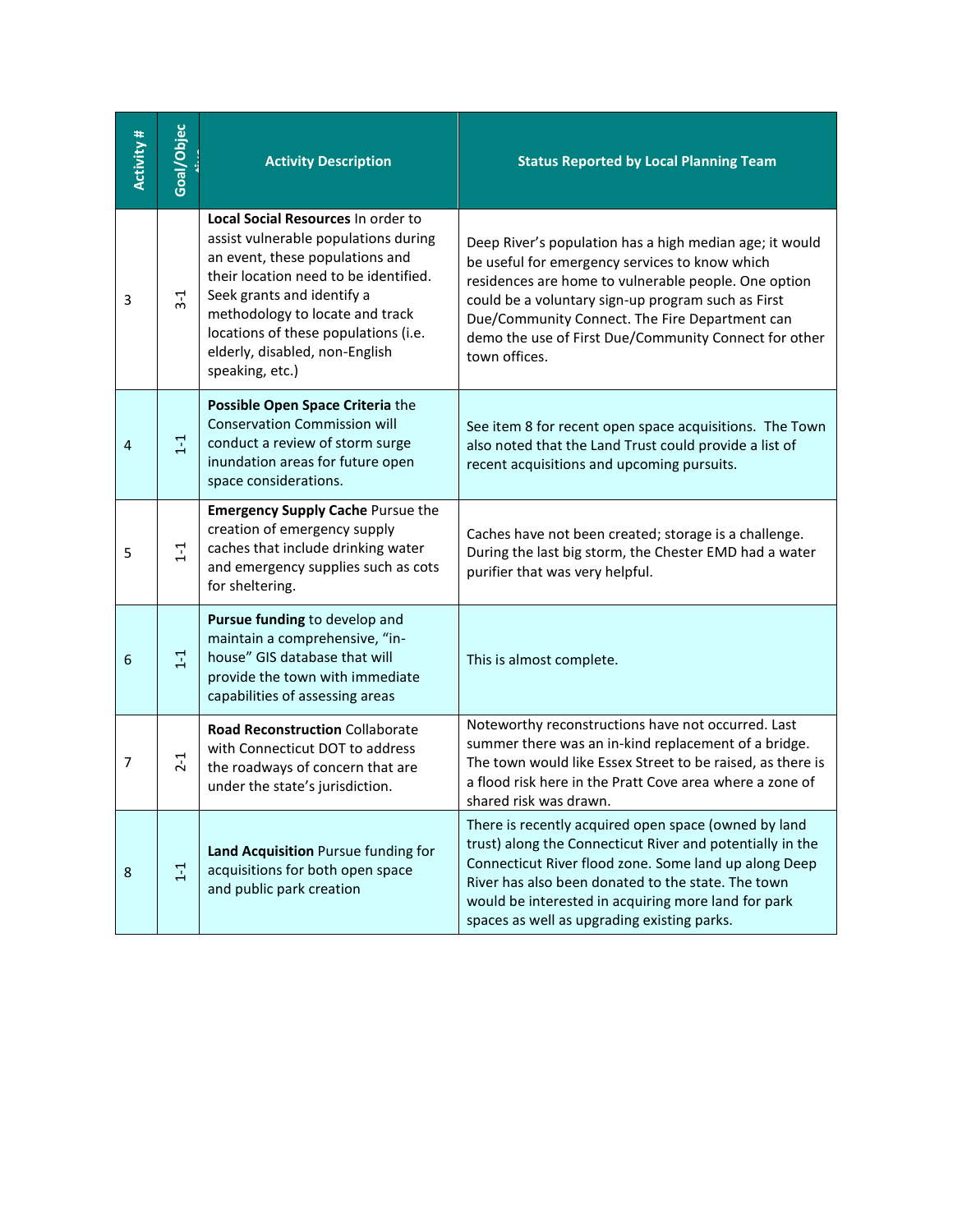| <b>Activity#</b> | Goal/Objec | <b>Activity Description</b>                                                                                                                                                                                                                                                                                                                                                                                                                              | <b>Status Reported by Local Planning Team</b>                                                                                                                                                                                                                                                                                                                               |
|------------------|------------|----------------------------------------------------------------------------------------------------------------------------------------------------------------------------------------------------------------------------------------------------------------------------------------------------------------------------------------------------------------------------------------------------------------------------------------------------------|-----------------------------------------------------------------------------------------------------------------------------------------------------------------------------------------------------------------------------------------------------------------------------------------------------------------------------------------------------------------------------|
| 9                | $3 - 1$    | <b>Public Information Develop a</b><br>preparedness webpage to cover all<br>hazards, and include information<br>such as evacuation routes, hazard<br>areas, shelter location, insurance<br>information, and mitigation efforts<br>property owners can easily pursue.<br>Conduct outreach to RL and SRL<br>owners to encourage review of<br>alternatives.                                                                                                 | This has not happened. During storms there is<br>information on the website.                                                                                                                                                                                                                                                                                                |
| 10               | $3-1$      | Public Outreach Develop a program<br>to inform residents on natural<br>hazards. Action items may include: -<br>Collecting readily available<br>brochures and pamphlets and<br>distribute them more widely, -<br>Conduct annual educational<br>outreach in schools to educate on<br>hazards, - Educate and encourage<br>resident on the benefits of elevating<br>above BFE. Include drought and<br>target outreach to socially<br>vulnerable populations. | Town staff expressed a desire for more education for<br>town officials so that town officials can then educate<br>residents. Drought is an increasing concern, both for fire-<br>fighting and for seasonal water provision.                                                                                                                                                 |
| 11               | $1 - 1$    | Debris Management Plan Pursue<br>the development of a formal debris<br>management plan. Address the<br>need to increase the capacity of the<br>current debris management site.                                                                                                                                                                                                                                                                           | A formal plan has not been developed. Currently debris<br>is brought to a farm on Rt 145.                                                                                                                                                                                                                                                                                   |
| 12               | $1 - 1$    | <b>Firefighting Capabilities Equipment</b><br>needs are evaluated and assessed<br>on a 5, 10- and 15-year planning<br>horizon. Pursue funding for future<br>equipment needs to ensure<br>response capabilities, such an<br>engine and SCBA (breathing<br>apparatus).                                                                                                                                                                                     | The plan is updated and modified as needed on an<br>ongoing basis. The town has acquired additional<br>firefighting equipment in the last few years and is also<br>having an official needs assessment done.                                                                                                                                                                |
| 13               | $1 - 1$    | <b>Benefit/Cost Analysis (RL</b><br><b>Properties and Buy Outs)-</b><br>Evaluate opportunities for public<br>funding of mitigation on private<br>property where public benefits<br>exceed the cost for RL properties or<br>those otherwise eligible for buyout                                                                                                                                                                                           | There are very few RL properties in the town (town staff<br>can think of two at most, and both are private homes).<br>There is currently no intention to acquire these<br>properties. One may be a Tower Hill residence, with the<br>Falls River going right under the house in a concrete<br>pipe, but this would need to be verified by viewing the<br>RL list from FEMA. |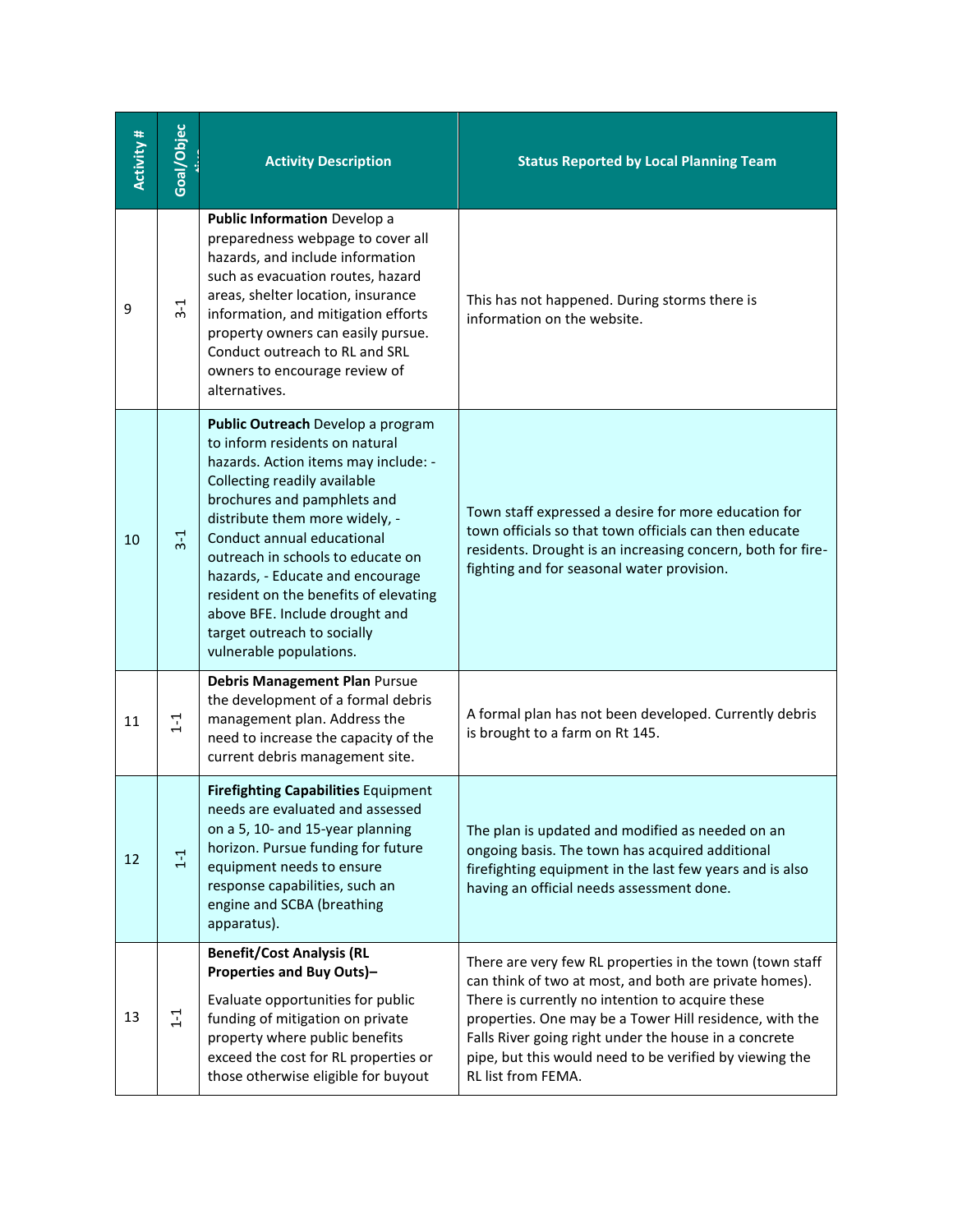## **Open Discussion on the Town's Needs:**

- The Deep River fire house is adjacent to the Deep River.
	- $\circ$  The building has not experienced much flooding thus far, although some flooding occurred in 1982.
	- $\circ$  Floodproofing will be part of the long term plan for the new building; for example, the building will be raised and additional flood protections may be added.
- The John Winthrop Middle School is the middle school and the regional emergency shelter for three towns: Deep River, Chester, and Essex. There is potential for access to be cut off at the entrance driveway because it crosses a stream conveyed in a culvert as noted below. The Town's swimming area nearby is at one of the ponds along this stream.
	- $\circ$  The middle school can also be used as a cooling center. There has not been much regional need for a cooling center so far; individual towns will sometimes use their own town hall or firehouse for a day or so when needed.
	- $\circ$  Rt 80 crosses the Deep River at least twice. People coming from Chester to the middle school would need to use this road. David noted that Chester and Essex municipal staff and elected officials voiced concerns about access to the middle school during times of sheltering, two years ago during development of the hazard mitigation plan.
	- $\circ$  The middle school was used two years ago during COVID for charging and food distribution.
	- $\circ$  There is a culvert under the access road to the middle school. Town staff are not aware of any past issues, even in 1982, but it could pose a future risk if overtopped or washed out.
- The Hemlock neighborhood has limited access. One road leads to this neighborhood from Route 80, and Route 80 crosses Deep River in two locations nearby (one to the west of this intersection and one to the east).
	- $\circ$  Erosion is not a concern, but the main road to this neighborhood is very steep and poses a challenge during winter storms.
	- $\circ$  There is possible emergency access between the Hemlock neighborhood and the high school, but it's an informal route that might cut through private property.
	- o
- Tower Hill neighborhood see item 13 on HMP action list. The headwaters of Falls River reportedly flow under one residential structure on the west side of the lake. The property owner calls the Town frequently to request a solution to the flooding that occurs. However, this owner has reportedly not been interested in acquisition. David and Mary noted that a zone of shared risk was drawn around this neighborhood.
- One culvert on Plains Rd at the Deep River reportedly collects a lot of debris and is also old and in need of repair. Only three houses are directly served by this culvert, and Plains Rd can serve as an alternate access road when the Rt 80 bridge is closed. The town would like to use infrastructure funding to address this concern.
- Major employers include plastics companies (Silgan/SWPC), schools.
- Town staff expressed concern about the proliferation of beavers, especially along the Deep River corridor.
- No other major resilience projects are occurring.